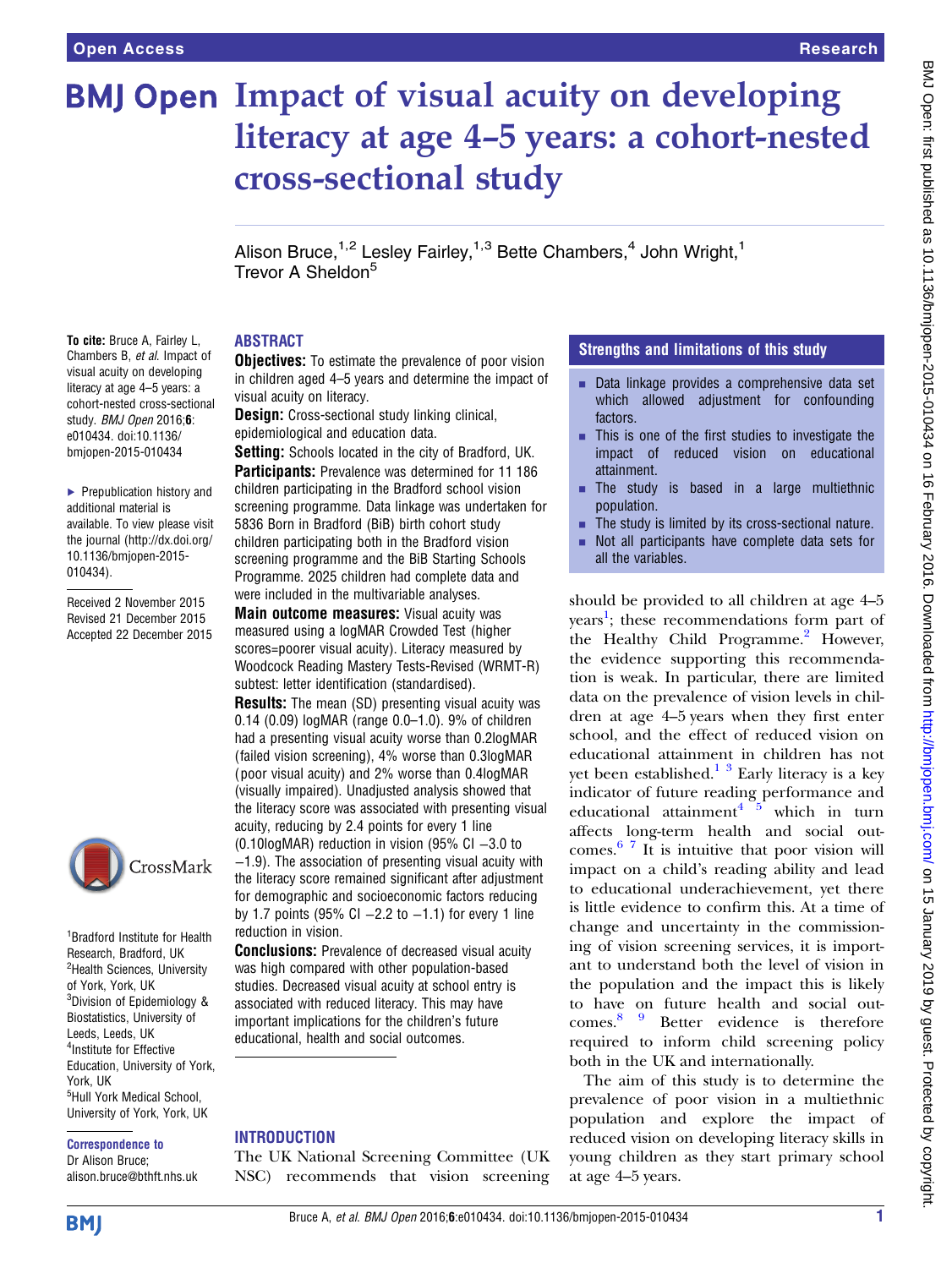One of the challenges to the investigation of a causal relationship between vision and literacy is the potential confounding effect of socioeconomic factors. It is well known that socioeconomic deprivation is associated with poor levels of literacy; therefore, any study seeking to explore the degree to which poor vision affects literacy over and above effects of socioeconomic and other demographic factors requires comprehensive data collection.

The city of Bradford in the UK offers the opportunity to conduct such a study because it is the setting for the Born in Bradford (BiB) birth cohort study<sup>[10](#page-7-0)</sup> which collected detailed epidemiological data during pregnancy, at birth and literacy measures in a subgroup of the children in their first year of school. Bradford also has a comprehensive vision screening programme which provides a detailed profile of children's vision. These data provide the unique opportunity to explore the association between visual acuity (VA) and early developing literacy with adjustment for the effects of potential confounding variables.

#### **METHODS**

Vision screening and literacy measures were prospectively collected from children in their first year of primary school within the same school term over two consecutive years (2012–2013 and 2013–2014). Vision screening data from all participants was used to determine the prevalence of poor vision. Baseline epidemiological data collected from mothers and children of the BiB cohort, literacy measures and data captured from the vision screening programme were linked in order to investigate the impact of vision on literacy. Details of each element are provided below.

#### Born in Bradford

BiB is a longitudinal multiethnic birth cohort study aiming to examine the impact of environmental, psychological and genetic factors on maternal and child health and well-being.<sup>[10](#page-7-0)</sup> Bradford is a city with high levels of socioeconomic deprivation and ethnic diversity. Approximately half of the births in the city are to mothers of South Asian origin. Women were recruited while waiting for a glucose tolerance test, routinely offered to all pregnant women registered at the Bradford Royal Infirmary at 26–28 weeks gestation. For those consenting, a baseline questionnaire was completed. The full BiB cohort recruited 12 453 women during 13 776 pregnancies between 2007 and 2010 and the cohort is broadly representative of the city's mater-nal population.<sup>[10](#page-7-0)</sup> Ethics approval for the data collection was granted by Bradford Research Ethics Committee (Ref 07/H1302/112).

#### **Literacy**

As part of a separate BiB 'Starting Schools Programme' exploring literacy, movement and well-being, children's literacy levels on school entry were measured in school by experienced research assistants. All 123 Bradford primary schools were invited to participate, 76 separate schools agreed to take part and 2929 BiB children received a literacy assessment between September 2012 and July 2014.

Early literacy skills that predict future reading per-formance include letter identification.<sup>[4](#page-7-0)</sup> Letter identification measures the child's ability to identify single letters, an essential skill mastered prior to reading and one of the best predictors of reading achievement.<sup>[11](#page-7-0)</sup> Letter identification was measured using the Woodcock Reading Mastery Tests-Revised (WRMT-R) subtest: letter identification, a validated reading skill test. $12$ 

In addition, a measure of acquired or receptive vocabulary was recorded using the British Picture Vocabulary Scale (BPVS).[13](#page-7-0) It has been shown to be an important indicator of cognitive ability, providing a representation of the measure of IQ in young children. This measure is included to adjust for potential confounding due to levels of general cognitive ability.

Both measures are standardised taking into account the child's age and time of testing during the academic year, a mean score of 100 would be expected for a given population. $\frac{12}{13}$ 

## Vision

A vision screening programme for school children aged 4–5 years has been established in Bradford. The screening programme is conducted in school by orthoptists. Owing to the nature of the programme being conducted after school entry, coverage is high at  $97\%$ .<sup>[14](#page-7-0)</sup> In total, 11 186 children from 123 primary schools across the city participated in the vision screening programme. In total, 5836 BiB children were eligible for the study (started school between September 2012 and July 2014) and 4953 (85%) BiB children had completed the vision screening programme prior to the data linkage (fi[gure 1\)](#page-2-0). The vision screening assessment includes standard protocols for measurement of distance VA<sup>15</sup> <sup>16</sup> right and left eyes, with spectacles if worn. The VA test was administered by orthoptists, performed at a distance of 3 m and VA was measured to threshold (ie, best achievable VA with no defined endpoint). Additional tests carried out by the orthoptists were cover test, ocular motility and non-cycloplegic auto refraction (Welch-Allyn Inc Skaneateles, New York, USA). VA was measured with an age appropriate logMAR Crowded Test (Keeler, Windsor)<sup>[15](#page-7-0)</sup> which has four letters per line each letter having a score of 0.025; the total score for each line represents 0.1 log unit. A matching card is used and knowledge of letters is not necessary to perform the test. In total, 4834 BiB children completed the vision screening and had VA recorded for both right and left eyes (fi[gure 1\)](#page-2-0). In total,  $118/4834$  (2%) of children were unable to match letters, they were tested using Kay Pictures Crowded LogMAR (Kay pictures, Tring UK).<sup>[17 18](#page-7-0)</sup> Refractive error is commonly associated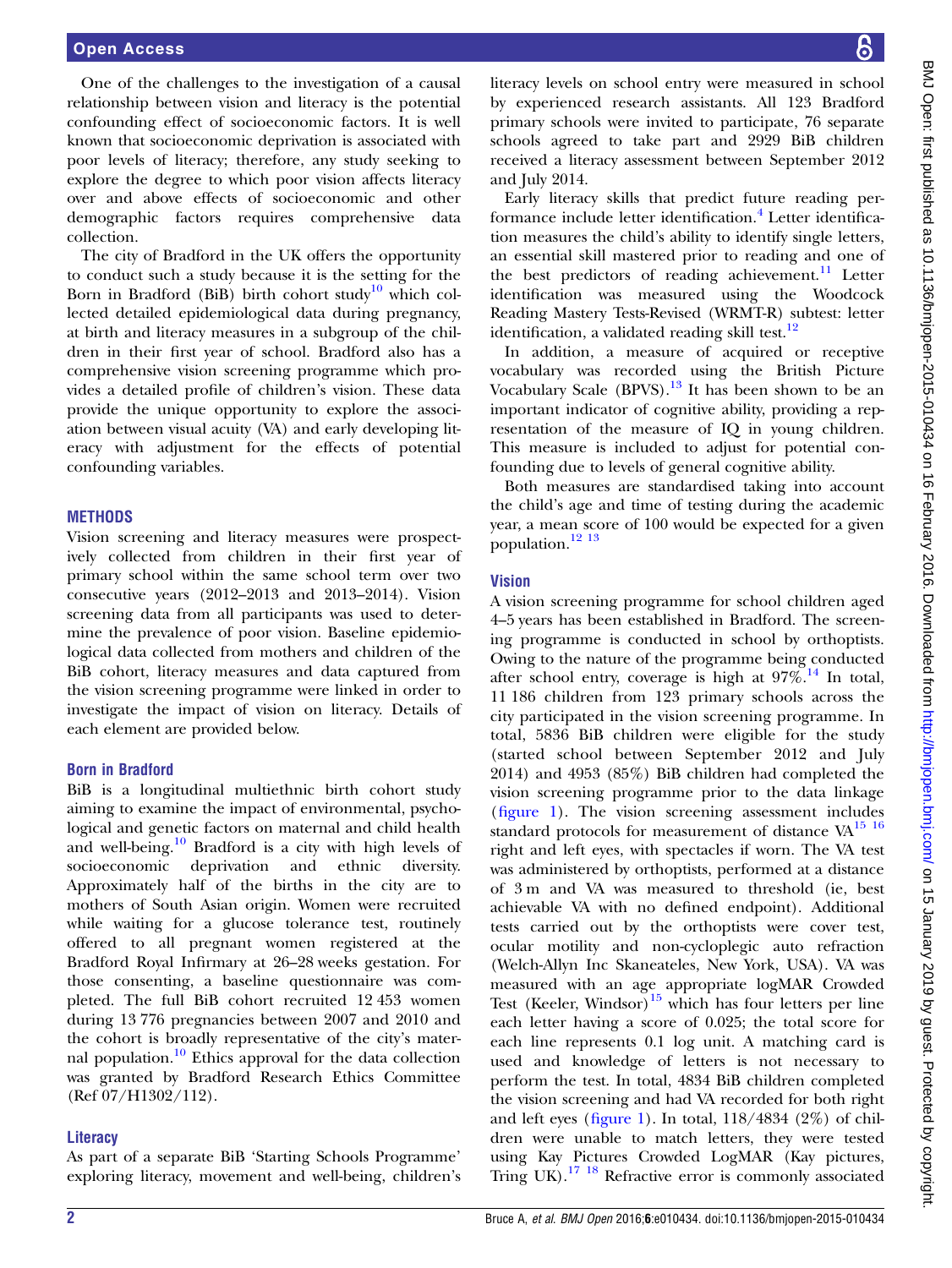<span id="page-2-0"></span>

Figure 1 Flow chart of data linked between Bradford vision screening programme, Starting Schools and Born in Bradford (BiB) participants.

with reduced VA in young children<sup>19</sup>; hence, noncycloplegic autorefractor readings for the right and left eyes were recorded and a mean spherical equivalent (sphere plus half-negative cylinder) calculated for each eye of individual children.<sup>19'20</sup> In total, 4578 out of 4834 children had a mean spherical equivalent calculated. Data from the vision screening programme used for the analyses include presenting VA (best VA right or left eye, with glasses if worn) and the mean spherical equivalent from that same eye.

Presenting VA will be referred to as VA for the rest of the paper and in all tables. VA was categorised to examine prevalence of levels of vision. Four categories were established: better than 0.20 logMAR (a pass on visual screening), 0.225–0.30, 0.325–0.40, (referred to as 'poor vision' in many published studies) $1921$  and worse than 0.4 (a category used to define visual impairment by the WHO). $^{22}$  $^{22}$  $^{22}$  VA was treated as a continuous variable in the statistical modelling allowing for letter-by-letter scoring.

## Statistical analysis

Multilevel regression analysis (children nested within schools) was undertaken in BiB children where complete data sets from both the mother and child were available, 84 of 2109 children were excluded due to incomplete data (figure 1). This was mainly due to incomplete data on the BPVS which was not recorded in

## Open Access

60 (3%) children. To analyse the effect of VA on literacy, unadjusted analysis was undertaken on BiB children with complete data (n=2025). Subsequent adjustment for demographic and socioeconomic (maternal and child characteristics) including BPVS score to account for cognitive ability was then undertaken. The characteristics included in the statistical analysis were those found to be associated with both educational and visual outcomes in the current literature. Demographic factors were: ethnicity (determined by the mothers' ethnicity), sex at birth, birth weight, gestational age, language of baseline questionnaire completed by mother, mothers' place of birth. Socioeconomic factors were: mother in receipt of benefits, level of mothers' education, mother smoked during pregnancy.<sup>[23](#page-7-0)–28</sup> The characteristics are detailed in [table 1.](#page-3-0)

The regression analyses were undertaken in three steps: first, demographic factors (listed above) were included in the model; a second model was then run adjusting for the socioeconomic factors (listed above); and finally a fully adjusted model was run adjusting for all demographic and socioeconomic factors and the BPVS score for general cognitive ability. In all these models, 2025 children from 74 schools were included.

Further regression analysis was undertaken to examine the impact of mean spherical equivalent on a subsample with complete data available (n=1893). A sensitivity analysis was also undertaken excluding children unable to carry out letter matching (n=1979). Multilevel analysis was undertaken in order to account for variability between schools; the variance in attainment attributed to differences between schools was calculated to provide a variance partition coefficient for each model. All analyses were carried out using Stata V.13 (StataCorp, College Station, Texas, USA).

## RESULTS

The overall mean (SD) VA for all children (n=11 186) who received vision screening was 0.14 (0.09) logMAR (range 0.0–1.0). In total, 8.7% (977/11 186) of children had a VA worse than 0.2logMAR, 4% (475/11 186) worse than 0.3logMAR and 1.8% (206/11 186) of children demonstrated a VA of worse than 0.4logMAR. There was no clinically significant difference between the BiB and non-BiB children (see online supplementary table S1).

The univariate and adjusted model analyses for the BiB children are shown in [table 2.](#page-4-0) Unadjusted analysis of the BiB children (n=2025) showed that the literacy score was associated with the level of VA. The literacy score reduced by 2.42 points for every one line (0.10logMAR) reduction in VA (95% CI −2.98 to −1.87), p<0.001. When adjusted to account for cognitive ability (BPVS), demographic factors or socioeconomic factors, the impact of VA remained significant and continued to remain statistically significant in the multivariable model after all factors are accounted for with the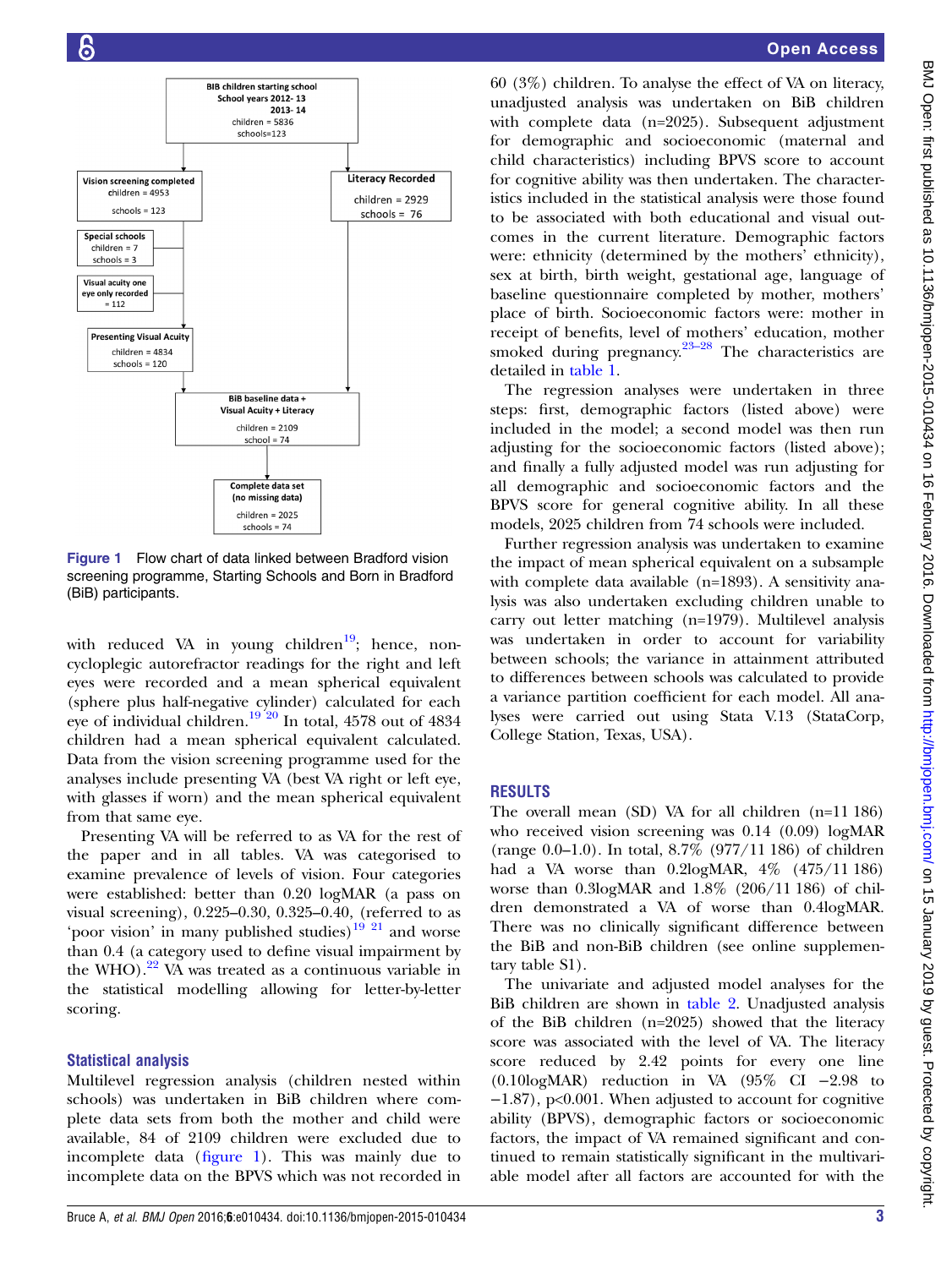<span id="page-3-0"></span>

| <b>Open Access</b>                                                                                      | 6                                                             |
|---------------------------------------------------------------------------------------------------------|---------------------------------------------------------------|
| Distribution of characteristics in Born in Bradford (BiB) children with complete data<br><b>Table 1</b> |                                                               |
| <b>Characteristic</b>                                                                                   | <b>Mean (SD)</b>                                              |
| Letter ID score<br>Visual acuity (logMAR)                                                               | 107.07 (12.5) range 68-143<br>$0.13$ (0.09) range $0.0 - 0.8$ |
| <b>British Picture Vocabulary Score</b>                                                                 | 100.97 (14.47) range 39-160                                   |
| Mean Spherical Equivalent* (D)                                                                          | 1.07 (0.64) range $-2$ -+9.5                                  |
| Birth weight (g)                                                                                        | 3191 (541) range 680-5180                                     |
| Gestational age (weeks)                                                                                 | 39.14 (1.63) range 27-43                                      |
| Sex at birth (M:F)                                                                                      | 1010:1015                                                     |
| Ethnicity <sup>+</sup>                                                                                  | $n$ (%)                                                       |
| <b>White British</b>                                                                                    | 671 (33.2)                                                    |
| Pakistani                                                                                               | 1106 (54.6)                                                   |
| Other                                                                                                   | 248 (12.2)                                                    |
| Baseline questionnaire languaget                                                                        | $n$ (%)                                                       |
| English                                                                                                 | 1541 (76)                                                     |
| Other language                                                                                          | 484 (24)                                                      |
| UK-born mother†                                                                                         | $n$ (%)                                                       |
| Yes                                                                                                     | 1177 (58)                                                     |
| <b>No</b>                                                                                               | 848 (42)                                                      |
| Receiving benefits†                                                                                     | $n$ (%)                                                       |
| Yes                                                                                                     | 880 (43.46)                                                   |
| <b>No</b>                                                                                               | 1145 (56.54)                                                  |
| Mothers level of education+                                                                             | $n$ (%)                                                       |
| Low (<5 GCSE equivalent and unknown)                                                                    | 567 (28)                                                      |
| Medium (5 GCSE and A level equivalent)                                                                  | 1050(52)                                                      |
| High (higher than A level)                                                                              | 408 (20)                                                      |
| Mother smoked in pregnancy†                                                                             | $n (\%)$                                                      |
| Yes                                                                                                     | 282(14)                                                       |

No 1743 (86)

\*n=1893 all other variables n=2025.

†Determined by mothers' response to the baseline questionnaire.

D, dioptres; F, female; GCSE, general certificate of secondary education; M, male.

literacy score reducing by 1.65 (95% CI  $-2.17$  to  $-1.13$ ), p<0.001 for every one line (0.10logMAR) reduction in VA. The association between VA and literacy remained after a sensitivity analysis was undertaken to investigate the effect of poor literacy by excluding children unable to carry out the letter matching (see online supplementary table S2). Adjustment for mean spherical equivalent made no material difference and by itself was not associated with literacy (p=0.164), it therefore was not included in the model. The variance in attainment attributed to the difference between schools was 9% in the unadjusted model and 12% in the fully adjusted model across 74 schools.

## **DISCUSSION**

This study is the first to reliably demonstrate that poor VA in young children is associated with reduced early developing literacy. The average receptive vocabulary and slightly above average literacy scores (table 1) of the children indicate that general low achievement does not influence our findings. The mean VA (table 1) of these 4–5-year-old children is similar to previously published normative data<sup>[29](#page-7-0)</sup>; however, our findings indicate a high proportion of children (9%) had reduced VA with 2% classified as visually impaired. $2^2$  This is likely to impact

significantly on their early developing literacy. The Bradford cohort of children demonstrates a higher prevalence of poor presenting VA (defined as worse than 0.3logMAR) compared with that reported elsewhere  $\frac{19\ 21\ 23\ 30}$  ([table 3](#page-6-0)).

For the majority of children in Bradford, vision screening at school entry is their first assessment of visual status with few having had any previous treatment; this is likely to account for the increased prevalence observed. In this study, 2% of children were wearing glasses at vision screening, similar to that found in an urban population of children aged 30–71 months in the USA  $(1.7\%)$ ,<sup>[21](#page-7-0)</sup> but substantially lower than the 4.4% of chil-dren aged 6 years in Australia.<sup>[19](#page-7-0)</sup> Another UK cohort study<sup>[23](#page-7-0)</sup> reported 0.6% prevalence of poor presenting VA at the age of 7 years; however, 3% of the children in their sample had undergone previous treatment. The prevalence reported in the US study was 1.2% in white children and  $1.8\%$  in black children.<sup>[21](#page-7-0)</sup> In our study, 2.7% of white British, 5.2% of Pakistani children and 2.8% of other ethnicities had VA worse than 0.3 logMAR. In both studies, the differences in VA between the ethnic groups were not statistically significant.

It has been shown that children from socioeconomically deprived households have an increased prevalence of vision problems,  $31^{32}$  which may in part be due to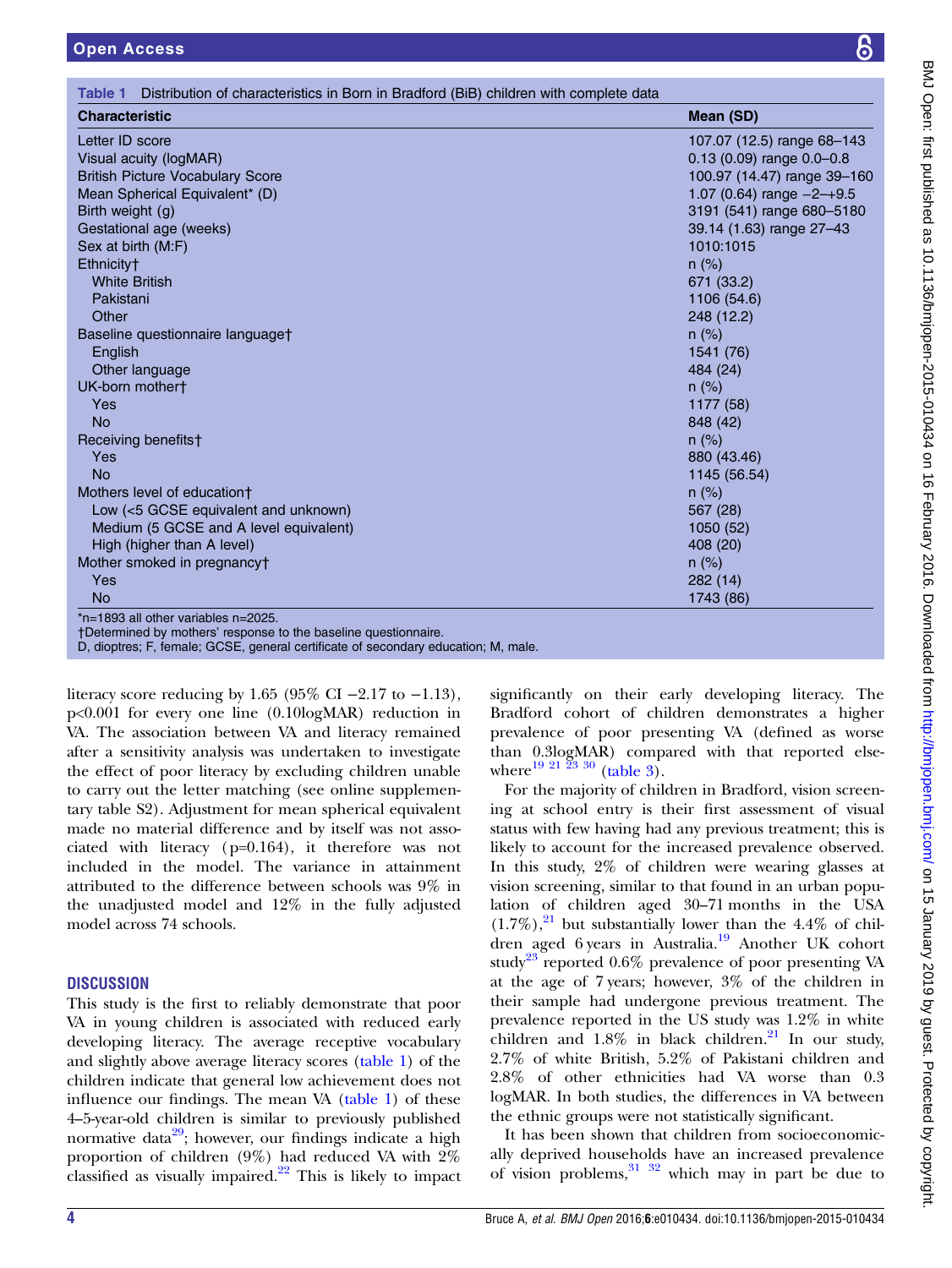| <b>Factor</b>                                                               | <b>Unadjusted</b><br>Mean difference in<br>literacy scores<br>(95% CI) | <b>Adjusted BPVS</b><br>Mean difference in<br>literacy scores<br>(95% CI) | <b>Adjusted demographic</b><br>Mean difference in<br>literacy scores (95% Cl)* | <b>Adjusted socioeconomic</b><br>Mean difference in<br>literacy scores (95% CI)+ | <b>Fully adjusted model</b><br>Mean difference in<br>literacy scores<br>(95% CI)‡      |
|-----------------------------------------------------------------------------|------------------------------------------------------------------------|---------------------------------------------------------------------------|--------------------------------------------------------------------------------|----------------------------------------------------------------------------------|----------------------------------------------------------------------------------------|
| Change in literacy score per<br>one line (0.1log unit) of visual<br>acuity  | $-2.42$ ( $-2.98$ to $-1.87$ )<br>p<0.001                              | $-1.79$ ( $-2.32$ to $-1.26$ )<br>p<0.001                                 | $-1.72$ (-2.24 to $-1.19$ )<br>p<0.001                                         | $-1.72$ ( $-2.25$ to $-1.19$ )<br>p<0.001                                        | $-1.65$ ( $-2.17$ to $-1.13$ )<br>p<0.001                                              |
| Change in literacy score per<br>one unit change in BPVS<br><b>Ethnicity</b> |                                                                        | 0.27 (0.23 to 0.30)<br>p<0.001                                            | 0.26 (0.22 to 0.30)<br>p<0.001                                                 | $0.25(0.22 \text{ to } 0.29)$<br>p<0.001                                         | $0.25$ (0.21 to 0 0.28)<br>p<0.001                                                     |
| <b>White British</b><br>Pakistani                                           |                                                                        |                                                                           | Reference<br>$0.83$ (-0.82 to 2.47)<br>$p=0.325$                               |                                                                                  | Reference<br>$-0.14$ ( $-1.86$ to 1.58)<br>p=0.872                                     |
| Other<br>Sex at birth<br><b>Male</b>                                        |                                                                        |                                                                           | 3.79 (1.86 to 5.73)<br>p<0.001<br>Reference                                    |                                                                                  | 2.85 (0.88 to 4.82)<br>$p=0.005$<br>Reference                                          |
| Female                                                                      |                                                                        |                                                                           | 3.01 (2.03 to 3.99)<br>p<0.001                                                 |                                                                                  | 3.06 (2.09 to 4.04)<br>p<0.001                                                         |
| Birth weight (g)                                                            |                                                                        |                                                                           | 0.001 (0.0001 to 0.002)<br>$p=0.028$                                           |                                                                                  | 0.001 (0.0001 to 0.002)<br>$p=0.036$                                                   |
| Gestational age (weeks)<br>Questionnaire language<br>English                |                                                                        |                                                                           | $0.006$ (-0.35 to 0.37)<br>$p=0.975$<br>1.78 (0.21 to 3.35)<br>$p=0.026$       |                                                                                  | $-0.01$ ( $-0.37$ to 0.34)<br>$p=0.937$<br>1.61 $(3.18 \text{ to } 0.04)$<br>$p=0.045$ |
| Other language<br>UK born                                                   |                                                                        |                                                                           | Reference                                                                      |                                                                                  | Reference                                                                              |
| Yes                                                                         |                                                                        |                                                                           | $-1.19$ ( $-2.66$ to 0.28)<br>$p=0.113$                                        |                                                                                  | $-0.97(-0.49)$ to 2.43)<br>$p=0.192$                                                   |
| <b>No</b><br>Receiving benefits                                             |                                                                        |                                                                           | Reference                                                                      |                                                                                  | Reference                                                                              |
| Yes                                                                         |                                                                        |                                                                           |                                                                                | $-1.05$ ( $-2.06$ to $-0.03$ )<br>$p=0.043$                                      | $-1.03$ ( $-2.04$ to $-0.03$ )<br>p=0.045                                              |
| <b>No</b><br>Level of education                                             |                                                                        |                                                                           |                                                                                | Reference                                                                        | Reference                                                                              |
| Low (<5 GCSE equivalent<br>and unknown)                                     |                                                                        |                                                                           |                                                                                | Reference                                                                        | Reference                                                                              |
| Medium (5 GCSE and A<br>level equivalent)                                   |                                                                        |                                                                           |                                                                                | 1.14 $(-0.024$ to 2.3)<br>$p=0.055$                                              | 1.13 $(-0.04 \text{ to } 2.3)$<br>p=0.059                                              |

<span id="page-4-0"></span>Table 2 Associations between Literacy (letter identification score) and visual acuity, British Picture Vocabulary Scale (BPVS), socioeconomic and demographic (child and maternal) factors, n=2025 children, n=74 schools

5

 $\Omega$ 

BMJ Open: first published as 10.1136/bm 10 February 2016. Downloaded from http://bmjopen.bm/ on 15 nonexy 2019 by guest. Protected by copyright.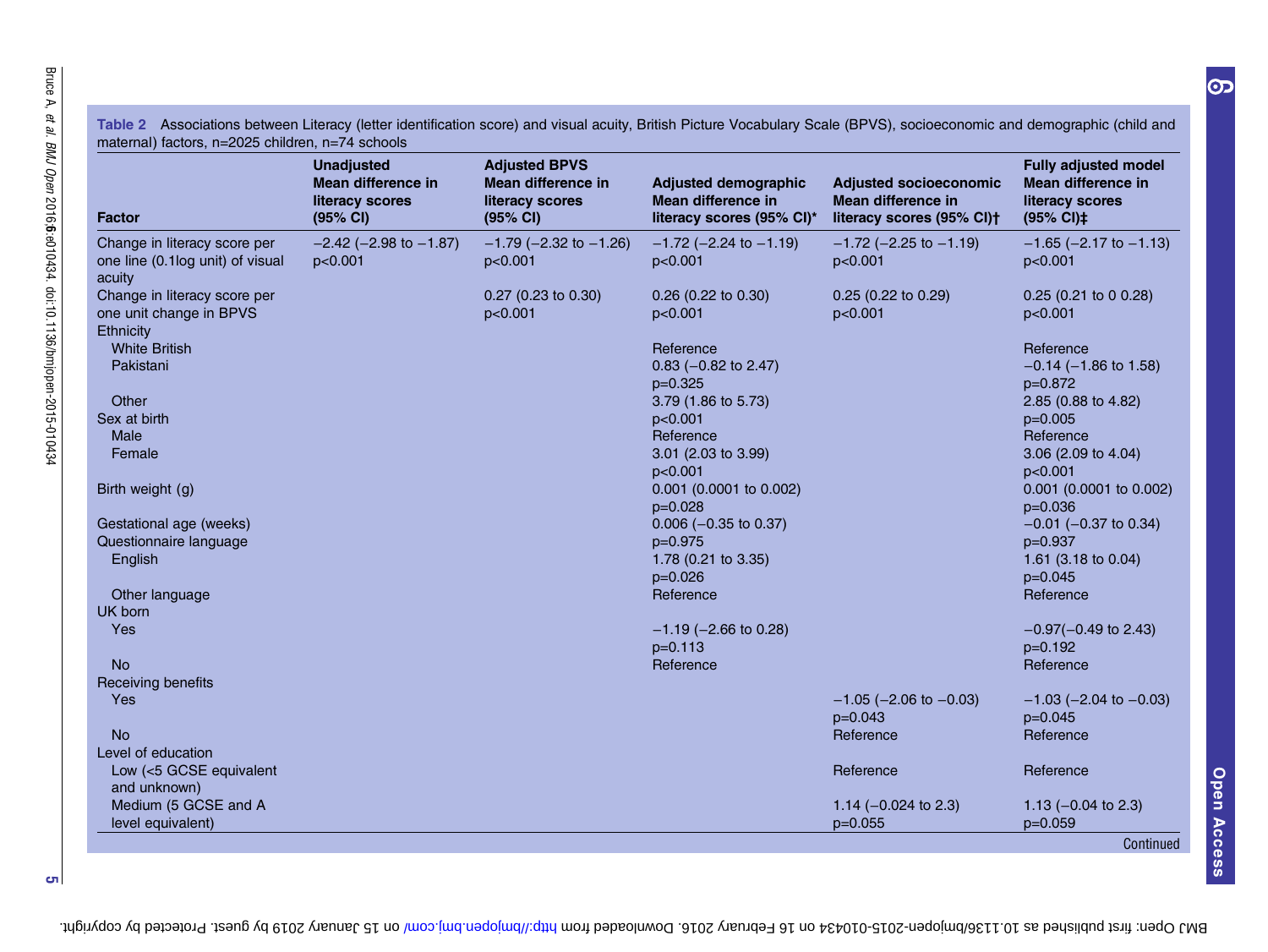| Table 2 Continued                                                                                                                                                                                                                                                                                                                                                                                                                                                                                        |                                                                   |                                                                             |                                                                                                          |                                                                                                     |                                                                              |
|----------------------------------------------------------------------------------------------------------------------------------------------------------------------------------------------------------------------------------------------------------------------------------------------------------------------------------------------------------------------------------------------------------------------------------------------------------------------------------------------------------|-------------------------------------------------------------------|-----------------------------------------------------------------------------|----------------------------------------------------------------------------------------------------------|-----------------------------------------------------------------------------------------------------|------------------------------------------------------------------------------|
| Factor                                                                                                                                                                                                                                                                                                                                                                                                                                                                                                   | Mean difference in<br>literacy scores<br>Unadjusted<br>$(95%$ CI) | Mean difference in<br><b>Adjusted BPVS</b><br>literacy scores<br>$(95%$ CI) | Adjusted demographic<br>Mean difference in                                                               | Adjusted socioeconomic<br>literacy scores (95% Cl)* literacy scores (95% Cl)+<br>Mean difference in | Fully adjusted model<br>Mean difference in<br>literacy scores<br>$(95%$ CI)‡ |
| High (higher than A level)                                                                                                                                                                                                                                                                                                                                                                                                                                                                               |                                                                   |                                                                             |                                                                                                          | $3.30(1.8\text{ to }4.8)$                                                                           | 3.20(1.71 to 4.70)                                                           |
| Smoked in pregnancy                                                                                                                                                                                                                                                                                                                                                                                                                                                                                      |                                                                   |                                                                             |                                                                                                          | p<0.001                                                                                             | p<0.001                                                                      |
| Yes                                                                                                                                                                                                                                                                                                                                                                                                                                                                                                      |                                                                   |                                                                             |                                                                                                          | $-2.19(-3.68 \text{ to } -0.69)$                                                                    | $-1.82$ $(-0.25$ to $-3.39)$                                                 |
|                                                                                                                                                                                                                                                                                                                                                                                                                                                                                                          |                                                                   |                                                                             |                                                                                                          | $p=0.004$                                                                                           | $p = 0.023$                                                                  |
| $\frac{1}{2}$                                                                                                                                                                                                                                                                                                                                                                                                                                                                                            |                                                                   |                                                                             |                                                                                                          | Reference                                                                                           | Reference                                                                    |
| ‡Fully adjusted analysis includes all factors: visual acuity, BPVS, etmicity, sex at birth, birth, bith, tigelight, gestational age, language of baseline questionnaire, mothers' place of birth, receipt of<br>t Socioeconomic adjustment includes visual acuity, BPVS, receipt of benefits, level of mothers' education, mother smoked during pregnancy.<br>benefits, level of mothers' education, mother smoked during pregnancy.<br>*Demographic adjustment includes visual acuity, BPVS, ethnicity, |                                                                   |                                                                             | sex at birth, birth weight, gestational age, language of baseline questionnaire, mothers' place of birth |                                                                                                     |                                                                              |

inequality in accessing health services. $33$  The Bradford vision screening programme covers  $97\%$  of children<sup>[14](#page-7-0)</sup> and therefore does not exclude children from the lower socioeconomic areas. The high levels of deprivation in the city may help explain the higher prevalence level of poor VA. Educational attainment is multifactorial and in fluenced by social disadvantage and demographic factors, differences manifest early and are demonstrable through gaps in literacy achievement.[27 28](#page-7-0) Factors known to be associated with educational outcome such as socioeconomic status, $^{28}$   $^{34}$  gender<sup>[35](#page-7-0)</sup> and mothers' education<sup>[36](#page-7-0)</sup> were also shown in this study to impact on literacy [\(table 2\)](#page-4-0). There was no difference between the literacy scores of the white British and the Pakistani children; however, there was a positive association between literacy and VA for children in the 'other ' ethnic category. A third of children in this category had mothers with high educational attainment and this may help explain the association. The association between the level of VA and literacy remains significant after adjustment for socioeconomic and demographic factors [\(table 2](#page-4-0)).

Low degrees of refractive error, in particular, hyperopia are normally reported in young children.<sup>37</sup> A few studies have found that low degrees of uncorrected hyperopia in young children have an impact on literacy.<sup>38</sup> <sup>39</sup> Non-cycloplegic autorefraction was used in this study to provide an indication of refractive status. Commonly noncycloplegic refraction underestimates the level of hyperopia present in young children, $\frac{40}{40}$  autorefraction using the Welch-Allyn has however been shown to have a small hyperopic bias $41$  which could have increased the reported mean spherical equivalent of the Bradford population [\(table 1](#page-3-0)). All children who failed their vision screening assessment were referred for a cycloplegic examination to con firm refractive error; an ongoing longitudinal study of these children will examine the results. In this study, our analysis demonstrates an association between literacy and VA but not refractive error.

A small number of population-based studies have examined the impact of VA on educational outcome. A US study evaluating the effect of visual function on academic performance (children aged 6–9 years) found no association. However, the key indicator of academic performance (Metropolitan Readiness Test) was not available for a large proportion of the children and a proxy measure of attainment was used, neither did the study take into account the effects of potential confounding factors.[42](#page-7-0) Retrospective analysis of the 1958 British birth cohort reporting outcomes at age 11 years found no association between unilateral amblyopia and educational, health and social outcomes; however, participants with bilateral visual loss were excluded from the study.<sup>[43](#page-7-0)</sup> A large cohort study in Singapore reported no effect of presenting VA on academic school performance,<sup>[44](#page-7-0)</sup> but the Singapore cohort of children at age 9 –10 years only included a small number of children with poor vision which reduced the power of the study to detect any significant association.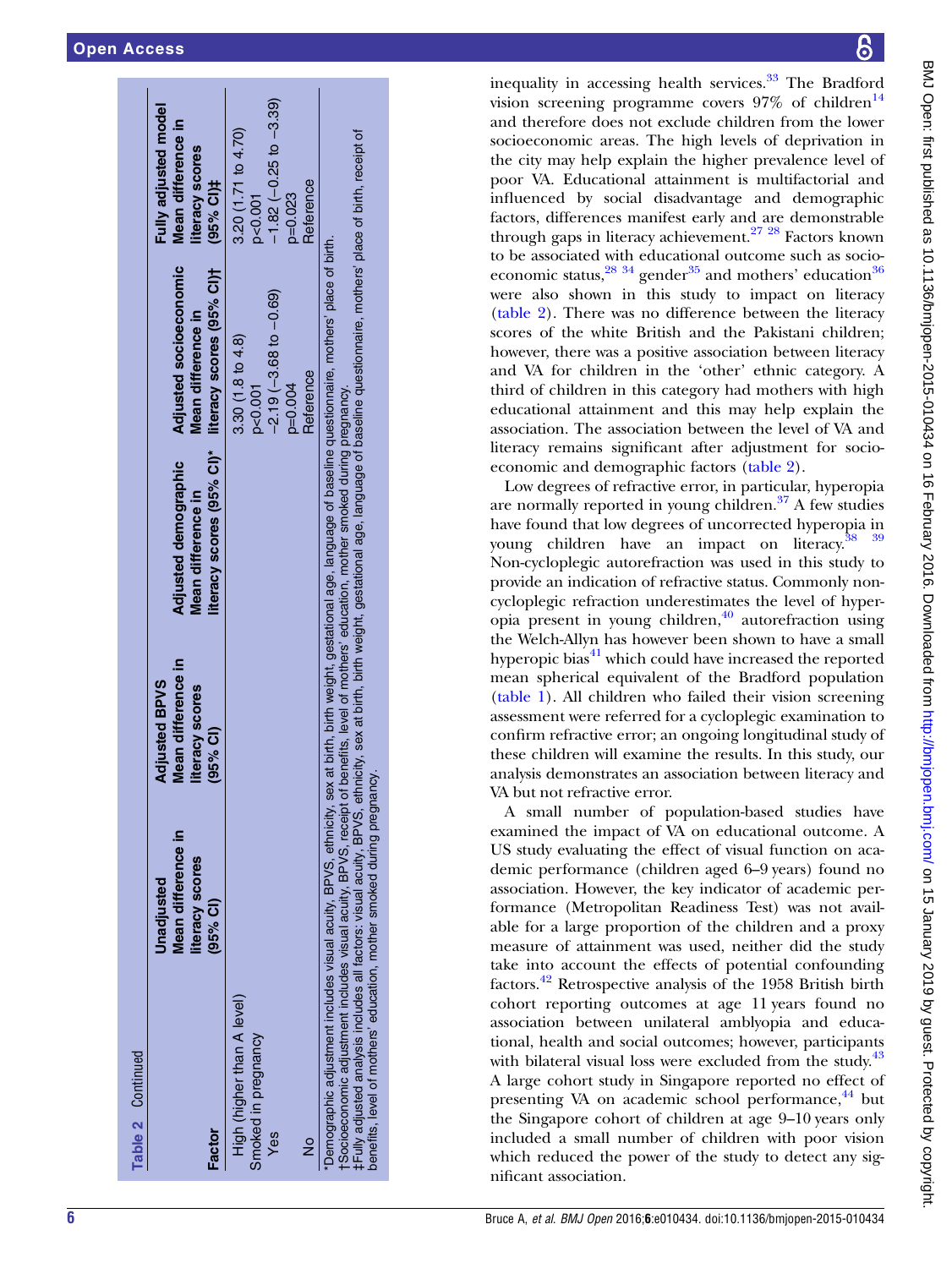<span id="page-6-0"></span>

| Comparison of studies reporting prevalence of poor visual acuity (worse than 0.30logMAR)<br>Table 3 |                          |             |                               |                |  |
|-----------------------------------------------------------------------------------------------------|--------------------------|-------------|-------------------------------|----------------|--|
| <b>Author</b>                                                                                       | Community<br>Age (years) |             | <b>Number of participants</b> | Prevalence (%) |  |
| Robaei et al <sup>19</sup>                                                                          | Australia                | $6 - 7$     | 1738                          | 0.9            |  |
| Friedman <i>et</i> $a^{21}$                                                                         | USA                      | $2.5 - 5.5$ | 1714                          | 1.5            |  |
| Williams <i>et a</i> $l^{23}$                                                                       | Bristol, UK              |             | 7825                          | 0.6            |  |
| O'Donoghue et $a^{\beta 0}$                                                                         | Northern Ireland, UK     | $6 - 7$     | 392                           | 1.5            |  |
| Bruce et al                                                                                         | Bradford, UK             | $4 - 5$     | 11 186                        | 4.0            |  |

Our paper reports the largest population-based study which explores the impact of VA on literacy and has a number of strengths. The cohort is set in a multiethnic population, and the use of data linkage has allowed us to undertake rigorous analysis taking into account the effect of potential confounding factors. However, there are limitations, 2929 out of 5836 (50%) of BiB children had received a literacy test at the time of data linkage; this reduced the number of children (n=2025) who had complete data sets and may compromise the representativeness of the sample. However, comparison of the BiB children (n=2025) with complete data demonstrated a similar percentage of children within each quintile of the Index of Multiple Deprivation and is comparable to the complete BiB cohort of children  $(n=13 773)$ .<sup>[10](#page-7-0)</sup> The prevalence of poor vision in this cohort of children (n=2025) is also similar to all Bradford children (n=11 186; see online supplementary table S1). As a proxy indicator for English as a second language, we used the language in which the baseline questionnaire was completed by the mother during pregnancy. Although all children are taught in school in English, this may not be the primary language of choice at home; this information was not available.

The study has the inherent limitations of a crosssectional design, which reduces our ability to confidently infer causality. However, it is unlikely that poor literacy resulted in poor performance in the vision test; the majority of children (98%) performed the recommended age appropriate vision test and the association between vision and literacy remained after excluding children unable to accomplish the letter matching. In addition, if indeed poor literacy causes poor vision we would expect that those children with specific reading difficulties (dyslexia) would demonstrate reduced VA. In a recent study four out of five children with reading difficulties demonstrated normal visual function.[45](#page-7-0)

By linking the clinical data set from the populationbased vision screening programme with epidemiological data from a large birth cohort study, along with the baseline literacy assessments, this is the first multiethnic population-based study to have the statistical power to take into account the multiple factors that are known to impact on educational outcomes. Our results demonstrate a significant association between VA and early literacy. In a population with a high prevalence of reduced vision, this has important implications for children's future educational outcomes. The reduction in the

literacy score by around 2% for every line of vision reduction is important in a population where there are poor levels of vision on school entry. This study strengthens the argument for a national vision screening programme. The impact of such a programme will depend on the degree to which detection of reduced vision at age 4– 5 years results in effective intervention to improve vision and the impact this has on health, educational and social outcomes. Further research is required to determine the extent to which children with poor vision access treatment and the impact of such treatment not only on levels of vision but also on their educational attainment.

Acknowledgements The authors thank all the families and schools who took part in this study, the orthoptists from Bradford Teaching Hospitals Foundation Trust who conducted the vision screening programme, the researchers from the Starting Schools programme who collected the literacy measures and the Data Support Team from Bradford Institute for Health Research who created and maintain the data linkage system.

Contributors AB initiated the project, designed data collection, monitored data collection for the whole study, wrote the statistical analysis plan, cleaned and analysed the data, and drafted and revised the paper. She is the guarantor. LF wrote the statistical analysis plan, cleaned the data and revised the draft paper. BC and JW initiated the project and revised the draft paper. TAS initiated the project, wrote the statistical analysis plan and revised the draft paper.

Funding AB is funded by a National Institute for Health Research Post-Doctoral Fellowship Award (PDF-2013-06-050). The Born in Bradford study presents independent research commissioned by the National Institute for Health Research Collaboration for Applied Health Research and Care (NIHR CLAHRC) and the Programme Grants for Applied Research funding scheme (RP-PG-0407-10044).

Disclaimer The views expressed are those of the author(s) and not necessarily those of the NHS, the NIHR or the Department of Health.

Competing interests None declared.

Ethics approval National Research Ethics Committee Yorkshire & the Humber-South Yorkshire (Ref 13/YH/0379).

Provenance and peer review Not commissioned; externally peer reviewed.

Data sharing statement No additional data are available.

**Open Access** This is an Open Access article distributed in accordance with the terms of the Creative Commons Attribution (CC BY 4.0) license, which permits others to distribute, remix, adapt and build upon this work, for commercial use, provided the original work is properly cited. See: [http://](http://creativecommons.org/licenses/by/4.0/) [creativecommons.org/licenses/by/4.0/](http://creativecommons.org/licenses/by/4.0/)

## **REFERENCES**

National Screening Committee. The UK NSC policy on vision defects screening in children 2013. [http://www.screening.nhs.uk/](http://www.screening.nhs.uk/vision-child) [vision-child](http://www.screening.nhs.uk/vision-child) (accessed 24 Nov 2015).